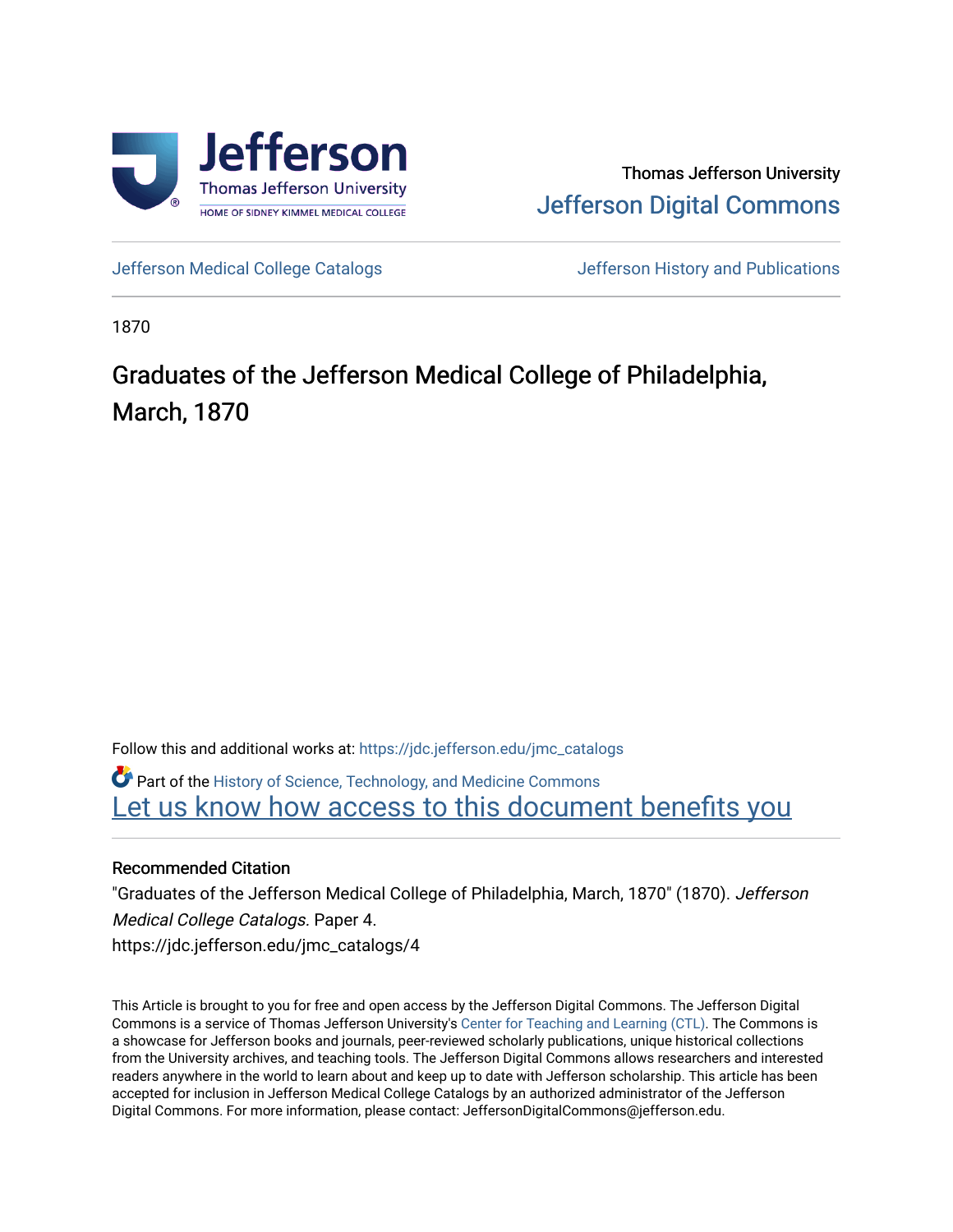### GRADUATES

#### OF THE

## JEFFERSON MEDICAL COLLEGE OF PHILADELPHA,

#### MARCH, 1870.

At a Public Commencement, held on the 12th of March, 1870, the Degree of Docron OF MEDICINE was conferred on the following gentlemen by the Hon. EDWARD KING, LL. D. President of the Institution, after which a Valedictory Address to the Graduates was delivered by Prof. MEIGS.

NAME. Abbott, Benjamin T. Albert, John V. Attaway, Thomas Mutter Atlee, W. Lemuel

Barclay, John W.<br>Barnes, Robert H<mark>.</mark> Bartleson, Henry. C. Beckwith, Frank Edwin Belo, Arthur F. Betts, J. M. Black, Clarence E. Blachly, S. L. Bowen, John James Brayton, E. Cullen

Breneman, M. B. Briggs, B. B. Brown, J. Jordan Bruckart, W. Scott Buckby, Wilson Butterfield, Thomas H.

Campbell, Charles Chessrown, A. V. Clark, E. W. Collings, Posey Crenshaw, John W. Crook, Joseph A.

Davis, John B. Davis, Thomas D. Detweiler, Moses H. Dickson, S. Henry, Jr. Dellenbaugh, Z. T. Donaldson, S. J. Dundore, Frank P.

STATE OR COUNTRY. New Jersey. Pennsylvania. Texas. Pennsylvania.

Alabama. Pennsylvania. ylvania. Connecticut. North Carolina. Idaho. Canada. Pennsylvania. Pennsylvania. New York.

Pennsylvania.<br>Michigan. Pennsylvania. Pennsylvania. Pennsylvania. Pennsylvania.

Pennsylvania Pennsylvania. Vermont. Indiana. Kentucky. Tennessee.

Pennsylvania. Pennsylvania. Pennsylvania. South Carolina. Ohio. Vermont. Pennsylvania;

SUBJECT OF THESIS. Blood-Letting. Acute Dysentery. Malaria a Cause of Hemorrhage. Differential Diagnosis of Ovarian Dropsy and Ascites.

Puerperal Fever. Scarlatina. Chronic Metritis. Anemia. Drunkenness. Syphilis. Nausea Marina. Inflammation. Philosophy in Medicine. Anthropology as related to Medicine. Gonorrhoea. Fevers. Sleep. Hectic Fever. Variola. Scarlatina.

Rubeola. Cholera Infantum. Typhoid Fever. Rubeola. Phthisis Pulmonalis. The Diagnosis of Inflammation.

Hectic Fever. Medical Fallacies. Respiration. Diphtheria. Theory of Tubercle. Vis Medicatrix Nature. Syphilis.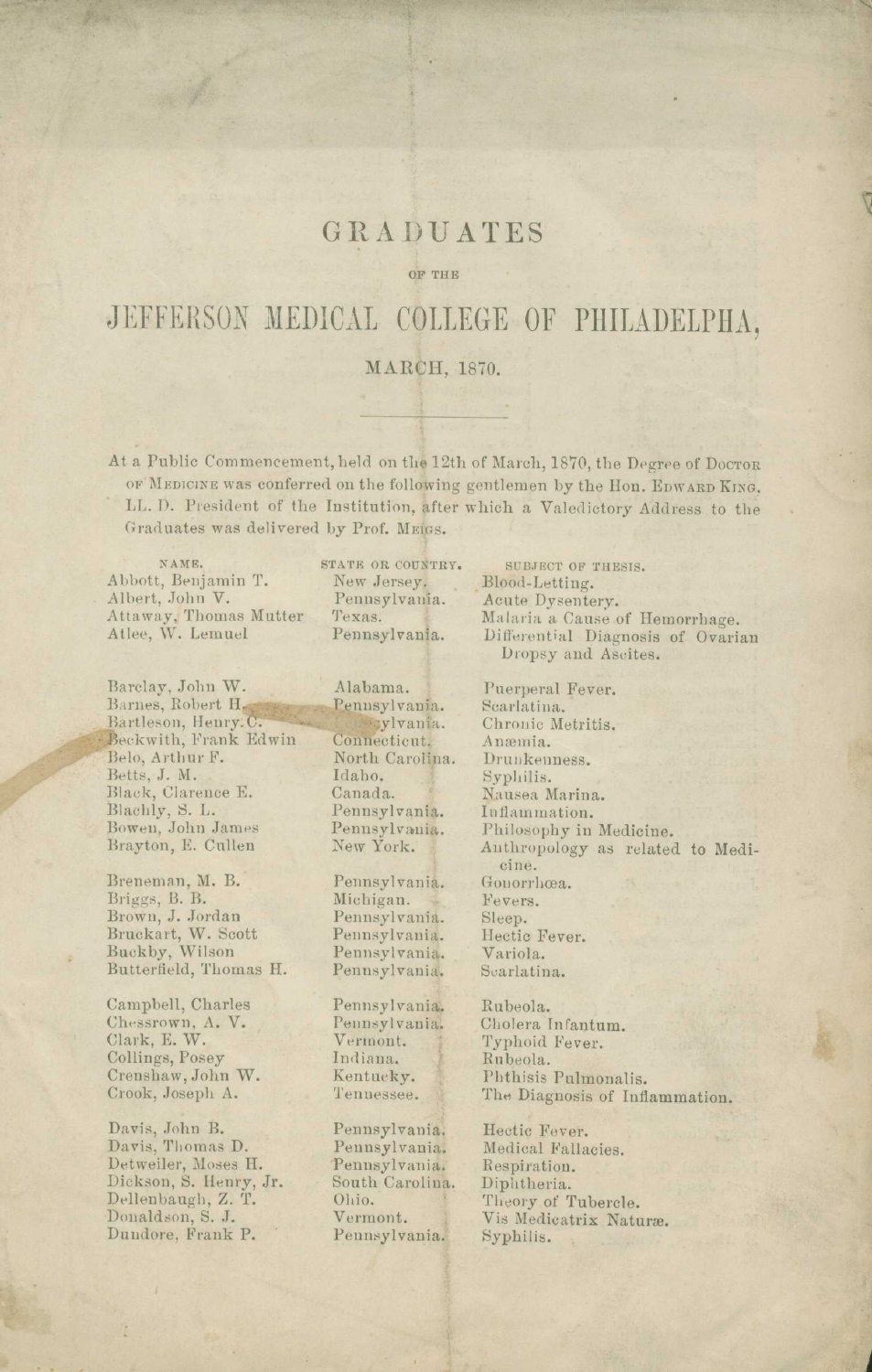NAME. Eberly, Alison K. Edwards. Isaac L. Ellis, J. Wesley Eshelman, Emory

Fegley, Amandus N. Ferguson, James E. Franklin, M. Fritsch, Herman Fritzinger, Richard J. Frink, C. S. (M.D.)

Gaines, J. H. Gates, Joseph M. Gaut, Matthew B. Gemmill, Jacob M. Graham, D. M. Griffith, John H.

Halbert, A. C. Hale, Morris (M.D.)

Hamner, Joseph Hinton Hanna, Hugh Henderson, Henry G. Hengst, D. Alfred Hickey, Eugene H. Hill, George A. Hittell, Randolph S. Hoffman, Charles I. Hopkins, Ellwood E. Hopson, Joseph Howitt, Ww. H. Huebener, Walter, A. M. Huffman, John M. Hullihen. M. F. Hunter, W. G.

Irby, W. C. M. Iszard, W. II.

James, H. C. Jarrett, George B. Jones, Meredith D. Jones, Robert E. Johnson, George F. Johnston, Samuel

Keller, Henry D. Kendall, Henry W. (M. D.) Illinois. Keuhedy, Clempson B. King, Wm. H. Kreitzer, John A.

Landis, Henry G. Leggett, Leverett L. Levy, Charles P.

Lockwood, George A. Lort, Joseph

Marsh, Erasmus W. W. McAlerney, Wm. M.

STATE OR COUNTRY. Pennsylvania. Pennsylvania. Kentucky. Pennsylvania. •

Pennsylvania. Michigan. Georgia. Pennsylvania. Pennsylvania. Indiana.

Virginia. Minnesota. Pennsylvania. Pennsylvania. Pennsylvania. New Jersey.

Mississippi. Illinois.

Kentucky. Pennsylvania. Georgia. Pennsylvania. New York. Alabama. Pennsylvania. Pennsylvania. Pennsylvania. Kent ucky. Canada. Pennsylvania. Missouri. West Virginia. Pennsylvania.

South Carolina. New Jersey.

Pennsylvania. Pennsylvania. Mississippi. Texas. Georgia. Maryland.

Pennsylvania. Kansas. Pennsylvania. Pennsylvania.

Pennsylvania. Ohio. Tennessee.

New York. Maryland.

Delaware. Pennsylvania.

SUBJECT OF THESIS. Tetanus. Diagnosis. Emansio Mensium. Post-partum Hemorrhage.

Death. Variola. Congenital Syphilis. Cholera Infantum. Cerebro-spinal Meningitis. Formation and Repair of Osseous Tissue. The Kidney. Animal Magnetism.

Puerperal Fever. Diastaltic Diseases. Epidemic Cholera.

Glycosuria. Galvanism and Faradization Therapentically Considered. Pneumonitis. Enteric Fever. Bromide of Potassium. Pyæmia. Opium. Diphtheria. Sporadic Dysentery. Puerperal Fever. Dental Pulp. Bilious Remittent Fever. Delirium Tremens. Laceration of the Great Omentum. Gonorrhæa. Cataract. Physiological Action of Alcohol.

Enteric Fever. Anatomy and Physiology of the Stomach. Acute Peritonitis. Chorea. Scarlatina Malisna. Cholera Infantum. Scrofula or Struma. Febris Enterica.

Ruheola. Uterine Fibroids. Dysenteria Acnta. Inflammation. Pneumonia.

Diabetes Mellitus. Intermittent Fever. Intermittent Feverof Western Tennessee. Blood. Fistula in Ano.

Sensorial Disorders. Labor.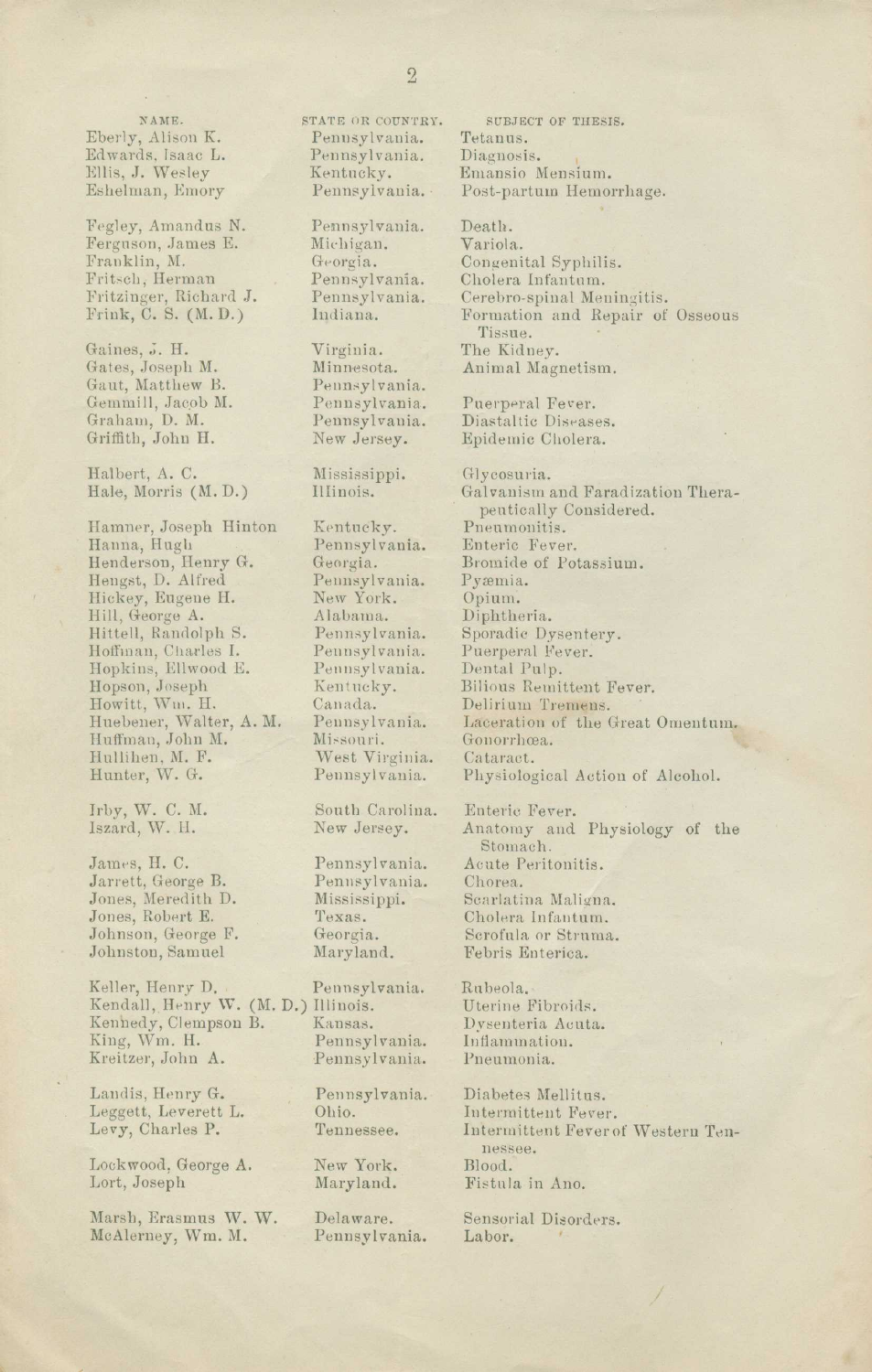NAME. McCandless. A. W. Æ. McCarthy, Samuel L.

McCarty, Thos. I. McClellan, George McColly, Marst M. McDonald, G. (M. D.) McFadden, Will Gosten McGaughey, James D. Moil waine, R. Emmett

McLean, E. P. Miller, J. Edwin Miller, J. K. Miller, John P. Minich, A. K. Mitchell, John R. Mosser, E. Neff Moss, G. W. Musser, F. M.

Neely, A. F. Neff, George W., Jr. Noble, John E.

Osgood, Hamilton

Oxamendi, Pedro F.

Parke, Benj. R. Parker, Samuel H. Parish, Wm. H. Patterson, John P. Plank, Edward H. Poley, Cyrus S. Porter, Joseph Yates Powell, James Prime, Elou G.

Reeves, M. Williamson Ressler, Joel G. Robbins, Geo. R., Jr. Russell, G. T. Rutledge, Shallus R.

Schmcele, Wm. F. Schriver, Franklin Scott, John G. Senseny, Edgar N. Sharp, Samuel F. Shultz, Abner W. Smart, D. S. Smith, Albert M. Smith, Frank H. Smith, Mark L. Smith, Robert E. Snodgrass, John B. Spackman, Reuben V. Spencer, John E. Stokes, J. G.

Taylor, J. Richard Taylor, S. W.

Pennsylvania. Hydrocele.<br>Pennsylvania. Gonorrhœa. Pennsylvania.<br>Virginia. Virginia. Therapeutics.<br>Indiana. Romance and

Pennsylvania.<br>Pennsylvania. Pennsylvania. Inflammation.<br>Pennsylvania. Typhoid-Fever Pennsylvania.<br>Pennsylvania.

Pennsylvania. Inflammati<br>Mississippi. Scarlatina. Mississippi.

Pennsylvania. Arkansas. Mississippi. Pennsylvania. Pennsylvania. Pennsylvania. Florida. Kentucky. Vermont.

New Jersey. Pennsylvania. New Jersey. Tennessee. Pennsylvania.

Pennsylvania. Pennsylvania. Pennsylvania. Pennsylvania. Ohio. Pennsylvania. Pennsylvania. Pennsylvania. New York. New Jersey. Missouri. • West Virginia. Pennsylvania. New .Jersey. Illinois.

Kentucky. Alabama.

STATE OR COUNTRY. SUBJECT OF THESIS.<br>Pennsylvania. Augina Pectoris. Pennsylvania. Angina Pectoris. Inflammation and Ulceration of the Cervix Uteri. Illinois. Placenta Prævia.<br>Pennsylvania. Hydrocele. Indiana. Romance and Reality of Medicine.<br>Tennessee. Theories of Inflammation. Tennessee. Theories of Inflammation.<br>Pennsylvania. Management and Require Management and Requirements of the Sick Room.<br>Vaccination. Pennsylvania. Vaccination.<br>Pennsylvania. Enteric Fever. Pennsylvania. Typhoid Fever.<br>Pennsylvania. Paresis with Ca Pennsylvania. Paresis with Cases.<br>Virginia. Gonorrhœa. Gonorrhoea. Pennsylvania. Typhoid Fever. Acute Lobar Pneumonitis.

Kansas. Bilious Remittent Fever.<br>Pennsylvania. Inflammation.

Massachusetts. Ancient and Modern Theories of the Circulation of the Blood. Cuba. Yellow Fever.

> Tracheotomy. Malarial Fever. The Sick Room. Fracture of the Skull. Rubeola. Physician and Druggist. Febris Flava. Digestion. Cophosis.

Malaria and Intermittent Fever. Bronchitis. Rubeola. The Physician for the Age. Puerperal Peritonitis.

Conduct of Labor. Erysipelas. Inflammation. Dysentery. Intermittent Fever. Amenorrhoea. Paraplegia. Inflammation. Mania-a-Potu. Dysentery. Hysteria. Etiology. Auscultation. Diphtheria. Abortion and Premature Labor.

Pneumonia Typhoides. Hemorrhagic Malaria.